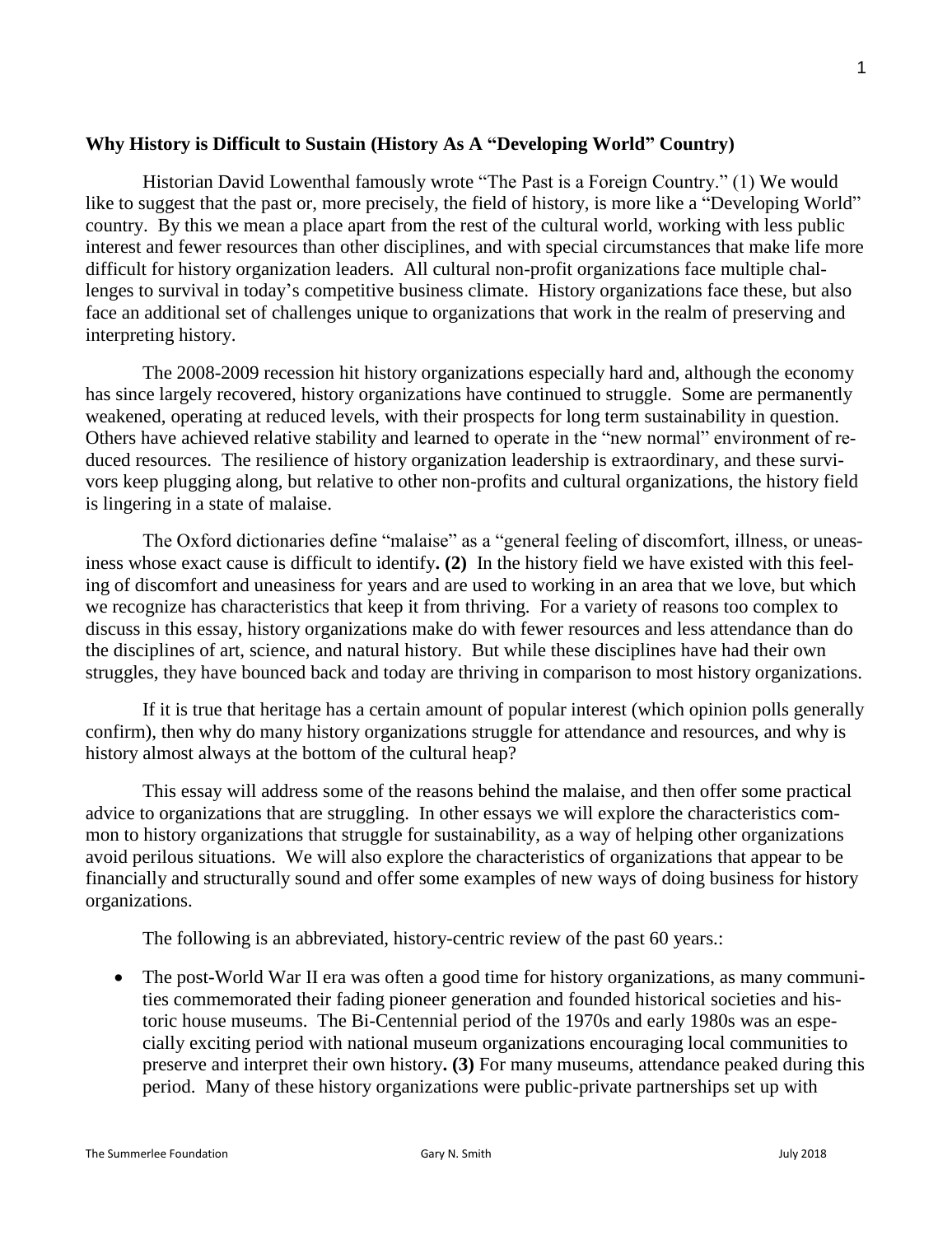considerable capital and operations support from cities and counties, as well as private individuals and foundations.

- Long-term sustainability was not yet a concern, and many organizations aggressively acquired as many collections, property, and buildings as they could get their hands on. Floated by public support and good attendance, few organizations worked to build endowments or set up long-term operations funding for programs and exhibits.
- The economic hard times in the 1980s saw the beginning of cutbacks from government funding sources. Increasingly, private funds were drawn in to support operations and there was greater recognition of the need to be more engaged with their community. Spurred on by American Alliance of Museums publications like Museums for a New Century, (4**)** many museums began to emphasize expanded education programs as a way to build audiences.
- In the 1990s many history museums, led by the examples of large museums like Colonial Williamsburg, Old Sturbridge Village and Conner Prairie, retooled into living history centers with an emphasis on interactive programming to build audiences and support. This trend was followed by many historic house museums and villages, but also influenced traditional history museums and historical societies. Many such organizations began to believe that they could survive largely on earned income and, like their larger counterparts, they vigorously expanded their programs and physical plants during this period.
- After the terrorist attacks of September 11, 2001, a few well publicized museums saw a spike in their attendance. Most history museums actually saw further declines in attendance and further reductions of government support due to the relatively brief, but startling, recession that followed,
- The long-term effects of deferred maintenance begin to dramatically show up post-2001, as buildings first restored in the 1960-1980 period began to more rapidly deteriorate and museums had to choose between funding programs and funding building repairs. In the museum field, a series of articles sounded the alarm about the future of history organizations, even asking if there were too many organizations, especially house museums (5)
- The recession that hit with full force in late 2008 dealt another serious blow to these museums. Private donations dipped, followed by corporate sponsorships and funding from private foundations. These blows were often followed by cuts from state, county and city funds beginning in 2009 and continuing for the next two years.
- In many ways, history organizations have never recovered from this most recent recession, even though other parts of the cultural economy have stabilized and even grown. Government funding has never returned to previous levels. Many foundations shifted their emphasis to social issues. Most organizations have adapted to operating at reduced levels.

To a large extent, it could be said that the above points apply to non-profits, but there are a number of factors unique to history organizations that have contributed to a continuing malaise.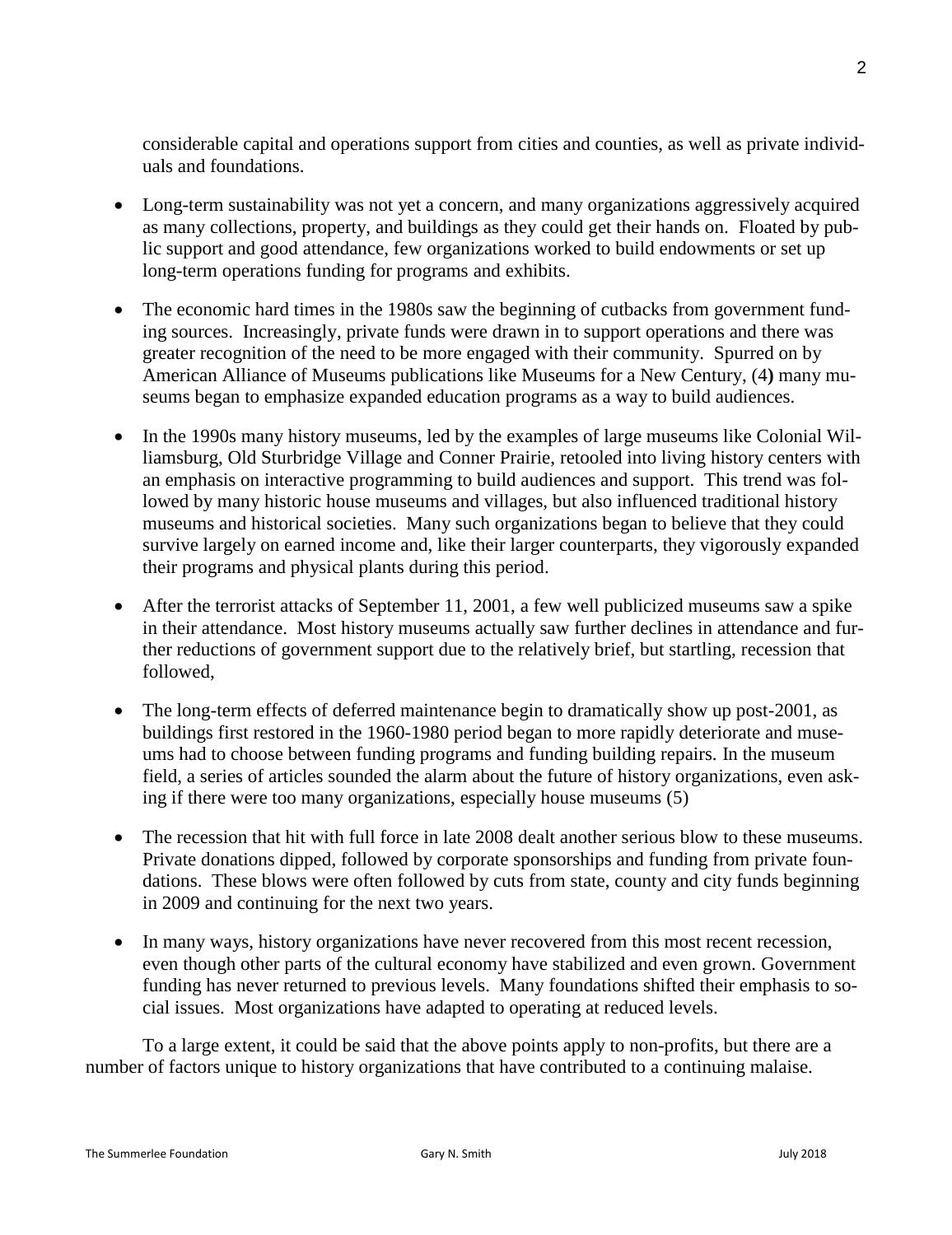## **Large Numbers of History Organizations But…History Has A Limited Audience**

History organizations far outnumber any other type of cultural organization in Texas, and nationwide. The populist nature of history encourages people to form non-profit organizations to preserve and interpret their local history far in excess of any other type of cultural organization. According to the Texas Historical Commission, there are more than 900 such organizations just in Texas. The Institute for Museum and Library Services in 2014 concluded that there were over 34,000 museums in the country, with more than half of those classified as history museums.

On the surface this would seem to indicate popularity. Opinion polls generally reflect that people value heritage and heritage sites, and heritage tourism is frequently cited as proof of people's inherent interest in history. Most Texans are very proud of Texas heritage and may cite their interest in the Alamo, San Jacinto, and the History Channel as proof of that interest. Many people are interested in their own family heritage as well. People like knowing that their community heritage has been preserved, and they like the idea that they can go visit it at holidays and when relatives are visiting from out of town. Very little of this translates into active interest or support of Texas history museums and other history organizations. Heritage is "there" but it is not compelling. Nor does it, in most people's minds, require much ongoing attention or care taking.

The sheer numbers of history museums, historic house museums, and historical societies, splinters a relatively small potential audience, confuses the public and funders, and pits organizations against each other in competition for board members, volunteers, community support, school field trips, and funding. The large number of history organizations is an issue that other disciplines do not have to deal with. Rural counties that may have one art museum, and no children's museum or science museum might have as many as a dozen history organizations. These organizations may have distinct missions, collections and historic properties to care for, and feel completely justified in maintaining separate organizations, but the relatively low level of attendance and financial support that most live with attests to the difficulties of so many organizations fighting for a relatively small audience.

### **Important Collections Supported By Too Few Resources**

History leaders have often voiced their concern that there are too many small historical organizations caring for too much important material and competing for too little support. Concern for the status of Texas history was great enough even in the 1980s that the Summerlee Foundation chartered the first Summerlee Commission in 1989-90 to assess the state of history collections, organizations, and the teaching of Texas history in schools. This study confirmed that the largest number of historical collections are held by rural historical organizations, the very organizations that tend to have the fewest resources to care for these items. (6)

A decade of anecdotal conversations, professional conference presentations and numerous articles in professional journals all tell the same tale: attendance for history museums, especially historic house museums, is down. Attendance has been down for years at the large historic villages like Colonial Williamsburg and at small museums around the country as well. It is incredible to think that attendance for most history museums peaked in 1976, and most have been in decline since. (7) Recent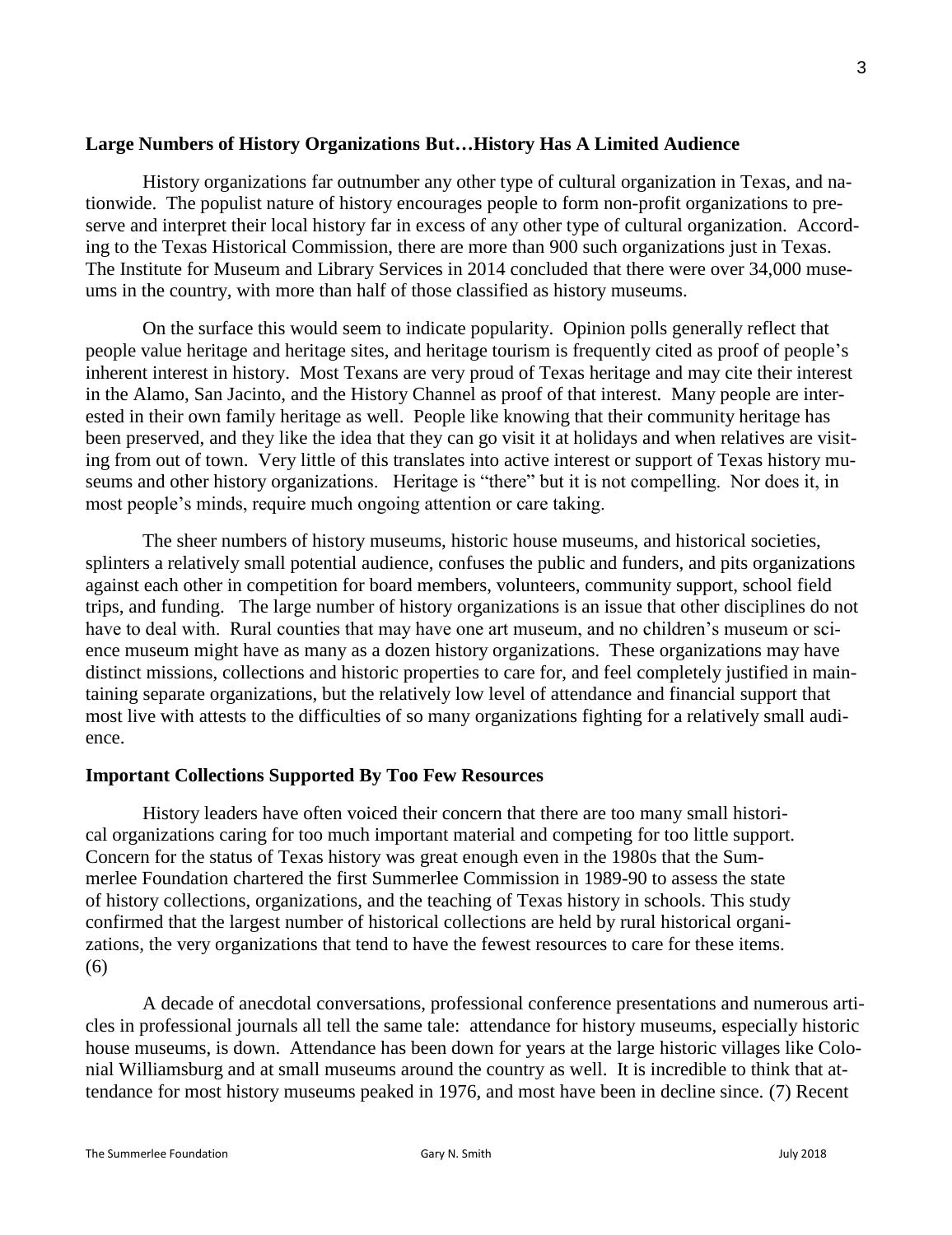studies of the arts have also noted similar trends with most art museums, ballets, operas, and symphonies, indicating that long-term demographic shifts of leisure time pursuits are underway. (8) The widening of this malaise is little comfort to history organizations, however, as history continues to lag significantly behind these other areas in attendance and funding.

History organizations in larger communities have fared better, and many are even accredited by the American Alliance of Museums. These museums have access to resources that are simply unavailable in smaller communities. In the twenty five years since the first Summerlee Commission, even smaller organizations have made important headway in the care of their collections. General awareness of professional standards for caring for collections is also much higher than in 1990. Although there is greater awareness of professional standards, resources needed to provide adequate physical storage and hire professional staff is still lagging in most areas. In the smaller communities that lack prominent corporations, wealthy individuals or foundations, resources for history museums are very modest and generally take a back seat to other community needs. The urbanization of America continues, but literally thousands of museums remain behind in rural areas where they often face a lack of needed resources.

#### **History and the Broken Model of the Public -Private Partnership**

The model of public-private shared responsibility for the restoration and/or relocation of historical properties helped to establish many history organizations in the past 60 years. These arrangements generally provided tax support for public financial support coupled with private management of the property as a public museum. Although these partnerships worked well for many years, they are failing in community after community as cash-strapped local governments gradually curtail and sometimes abandon their end of the bargain. This situation has doomed many historical organizations to a cycle of poverty that resembles this scenario: a historical property is saved, restored, and opened to the public with great enthusiasm and fanfare, but with little thought for long term care and financing. The initial thrill of the grand opening soon fades, and the reality of day-to-day operations and repair cycles sets in. Public funding gradually declines and private funding to fill the gap is hard to find. "annual maintenance" gradually turns into "deferred maintenance," which eventually leads to monstrous repair bills that are beyond the capability of many house museums to raise. The result is the sad condition evident with many historical properties. (9)

The decline of public funding exposes the underlying flaw in the business model of almost all history organizations that base their operations in historic structures: most of the emphasis has been on securing the building, restoring it, and opening it "for tours." The public believes that most museums pay for operations with admissions income, which is simply not true for almost any museum, and especially not true for history museums. In rare cases, a history museum is famous enough and draws several hundred thousand visitors a year and can largely fund its operations from admissions. In Texas, this is largely true for the Sixth Floor Museum in Dallas. The Alamo has traditionally funded its operations through gift shop sales (it does not charge an admission fee) and the Bob Bullock State History Museum has a business model that largely funds its operations through admissions, IMAX theater ticket sales, and facility rentals. An ordinary local history museum will simply not be able to survive with admission income and the occasional wedding rental. Too many museums are set up with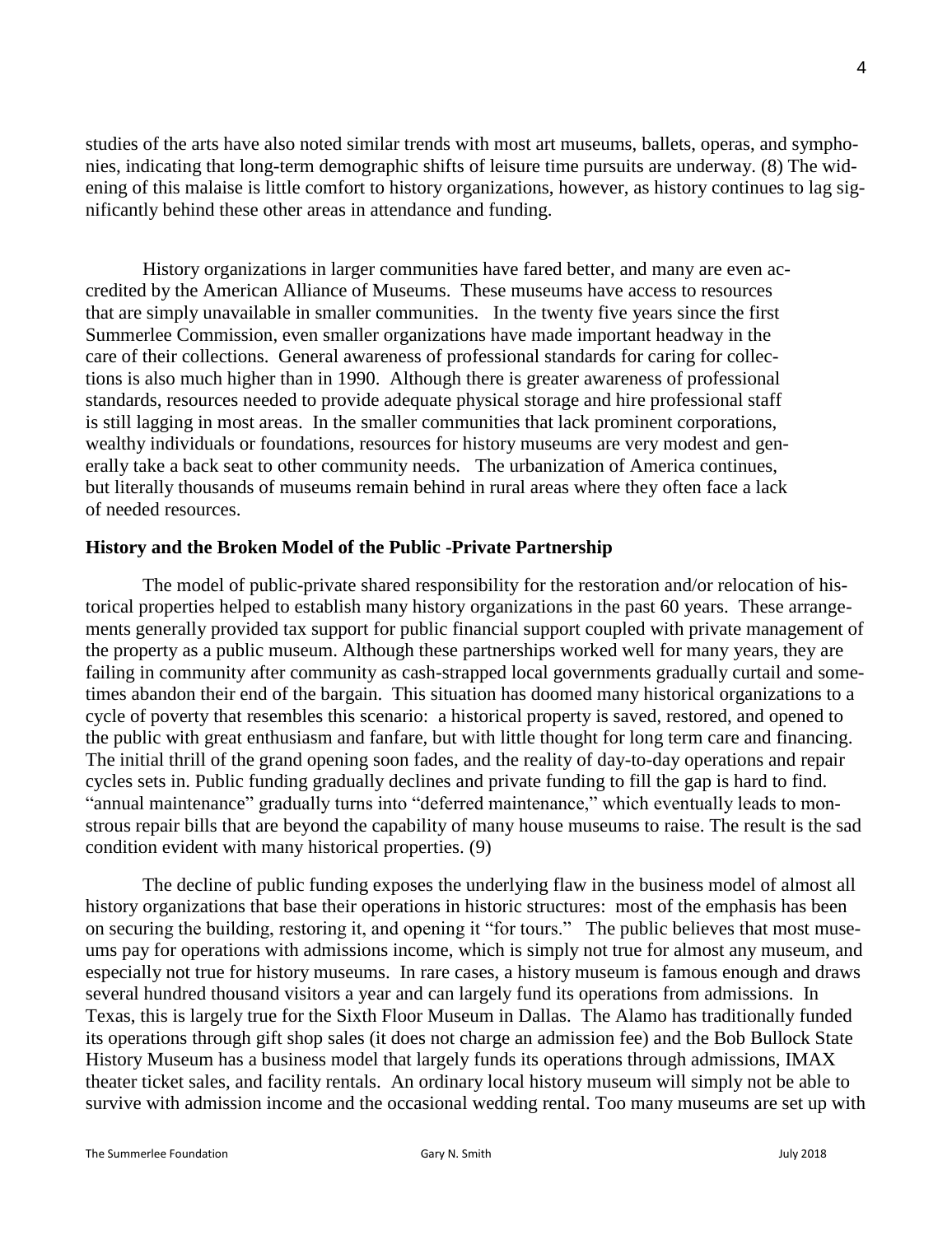5

a business model of "build it and they will come." Except under unusual circumstances, this assumption does not work.

# **Over Expansion---A Tendency For Many History Museums**

History organizations already set up with flawed business models often compound these troubles by taking on too much. With little attention paid to long-term maintenance needs, many over expand because they can't resist the temptation to take on another building that needs saving. Even a "free" building will become, over a generation, a huge obligation, and many organizations take on too many buildings, blinded by the relative ease of obtaining acquisition and restoration funds. Just as some larger history organizations have seen that new visitor centers and expanded galleries do not necessarily increase attendance, smaller organizations generally learn that adding one more building or significant large collection item like a railroad car or a farm wagon does not increase attendance. Over expansion not only includes the over acquisition of property and buildings, it includes accepting too many collections and archives that often require additional staff that cannot be supported long term.

# **The Generational Effect and Losing the Cause**

The special circumstances of history organizations come into sharper focus when examined through the lens of institutional life cycles. A great many history organizations were founded by a group motivated to preserve a building or site and sometimes by an individual with a collection of historical materials (or a house). Beyond the simple desire to commemorate something, this urge to preserve is often done in response to physical and demographic changes that seem to threaten the loss of a generation's shared heritage. Examples around the country abound, many of them in Texas. Museums established for these reasons benefit from the passion and hard work of their founder(s) and those around them. The founding generation has a cause that is very powerful to them, and they will work night and day to accomplish their mission. Such passion works well to raise the initial money needed to establish the museum, save the building, and sometimes even secure a commitment for local government funding. The cause fuels the energy at this point, and there is real drive and motivation.

Over time the transition begins to the next generation of leaders. With the building now saved and the museum open, the board, volunteers and/or staff then shift emphasis to cataloging the collections, installing changing exhibits, hosting school field trips, and raising annual funds. At this point, the mundane running of a museum has become the cause, but that cause is really more of a need, and fulfilling that need rarely generates the passion associated with founding a museum.

As the museum's first generation of super-committed leaders begins to fade away, the museum enters a very difficult period. A relatively successful museum will now recruit the next generation of leaders and even hire professional staff. This new generation of leaders might do well for a period of years, but subsequent generations of board members and volunteers often struggle. These leaders are now two generations removed from the original "cause" that propelled the museum into existence, and the perceived relevance of the museum to the community is no longer strong. The average citizen is glad that the old depot has been saved, but otherwise they feel little connection to it.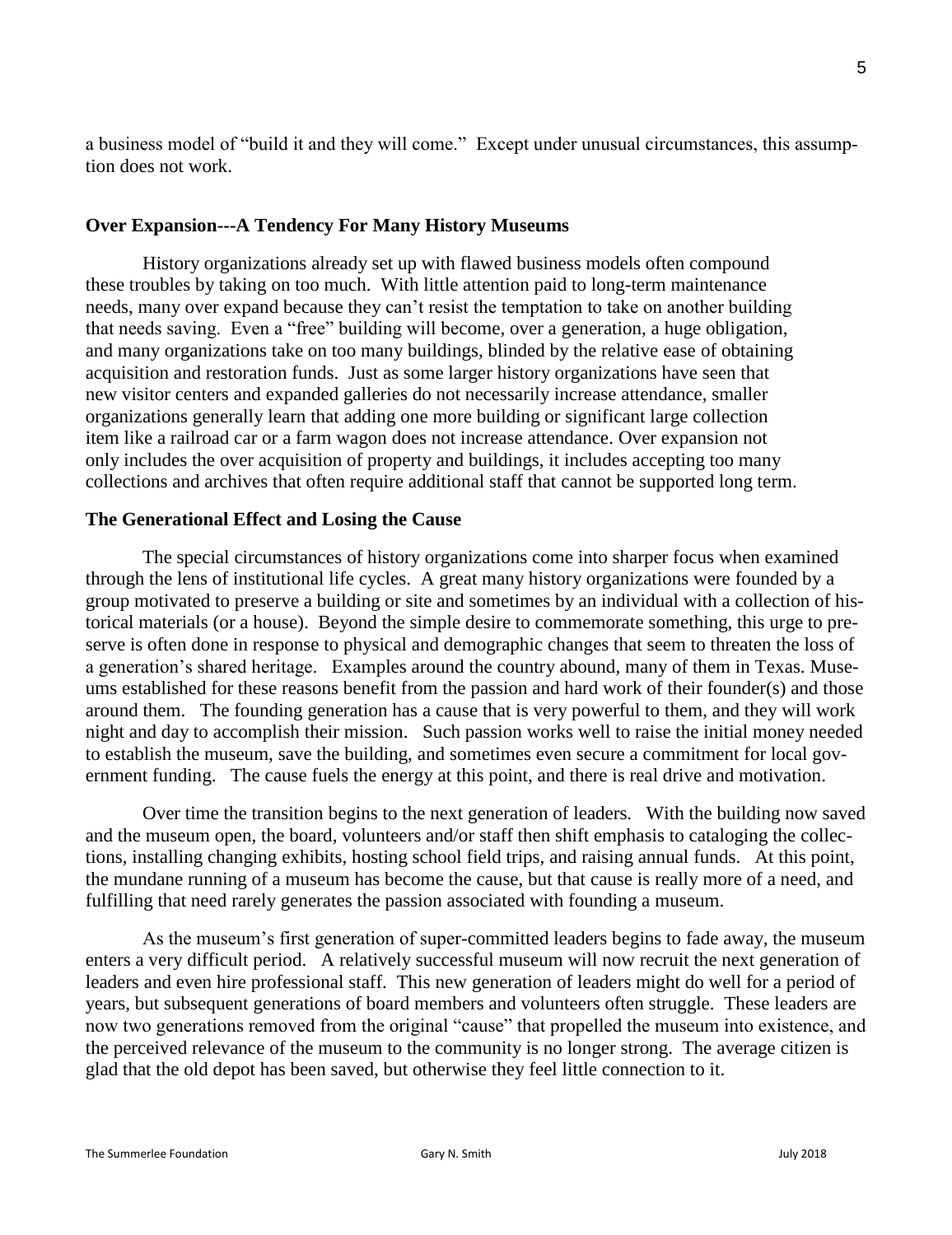Now the struggling organization enters the last stage of its life cycle. Should we acknowledge the fact that some history museums should be allowed, perhaps even encouraged, to close gracefully? Museums that have served their purpose, preserved the history of their community but have not successfully transitioned leadership to a new generation, have not built a contemporary constituency, and are not being supported financially by the current community may be candidates for closing.

The entire non-profit cultural world has gone through an extraordinarily difficult time, but history organizations have a special set of obstacles to confront. History organizations are probably too numerous, and too clustered in rural areas lacking resources to support them. They have often been founded with little understanding of the difficulties inherent in preserving and operating historic properties on a business-like basis. They are fighting losing battles to keep their properties from deteriorating further, and to find a next generation of leaders willing to take on these causes. Despite these difficulties, history lovers in local communities continue to plunge headlong into new preservation projects. With so many of these organizations struggling for funding and attendance, it is especially important that community leaders be aware of these special circumstances so that future problems can be avoided or mitigated.

## **Footnotes:**

1. David Lowenthal, *The Past Is a Foreign Country*. (Cambridge: Cambridge University Press, 1985).

2. Oxford Dictionaries, [http://www.oxforddictionaries.com/us/definition/american\\_english/malaise](http://www.oxforddictionaries.com/us/definition/american_english/malaise)

3. David E. Kyvig and Myron A. Marty, *Nearby History: Exploring the Past Around You*. (Nash-

ville: AASLH, 1982).

4. Museums for a New Century: A Report of the Commission on Museums for a New Century, Washington: American Association of Museums, 1984.

5. Several publications in the past decade analyzed the struggle of small history museums to survive, and most cited similar factors: lack of money and lack of attendance. The first "Kykuit" Conference in 2002, described in Gerald George's *History News* article, "Historic House Museum Malaise: A Conference Considers What's Wrong," helped open a field-wide discussion of the special problems of house museums. (George, Gerald. "Historic House Museum Malaise: A Conference Considers What's Wrong," *History News*, Autumn 2002.)

Kenneth C. Turino and Carol B. Stapp published the article "Does America Need Another House Museum?" in History News, published by the American Association for State and Local History in 2004. In 2009, Turino wrote another article for *History News*, published by the American Association for State and Local History entitled, "America Doesn't Need Another House Museum" in 2009.